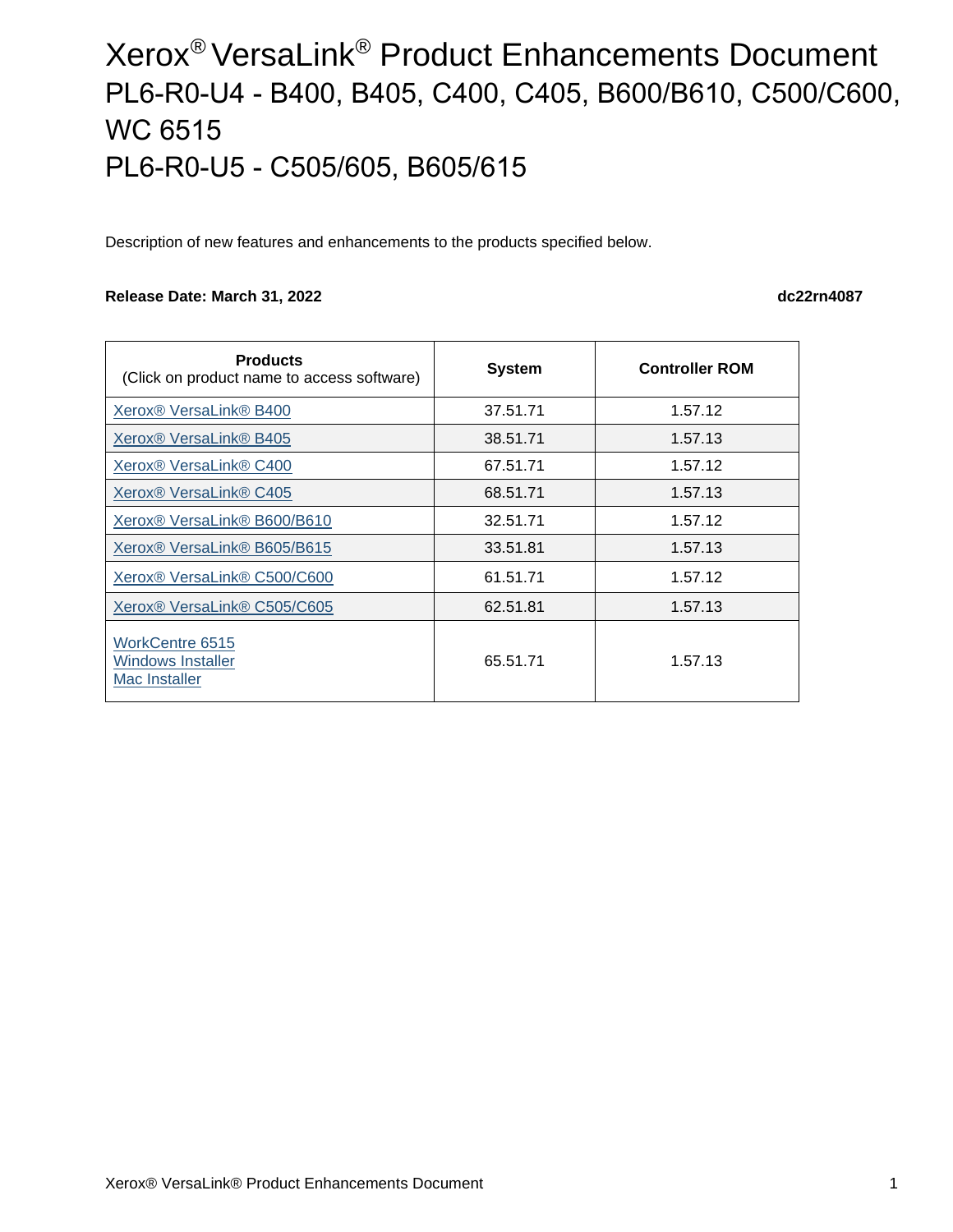### Contents

| 1.             |  |
|----------------|--|
| 2.             |  |
|                |  |
| 1.             |  |
|                |  |
| 2.             |  |
|                |  |
| 1 <sub>1</sub> |  |
|                |  |
| 1.             |  |
|                |  |
| 1.             |  |
| 2.             |  |
| 3.             |  |
| 4.             |  |
|                |  |
| 1.             |  |
| 2.             |  |
| 3.             |  |
| 4.             |  |
| 5.             |  |
|                |  |
| 1.             |  |
| 2.             |  |
| 3.             |  |
| 4.             |  |
| 5.             |  |
|                |  |
| 1.             |  |
| 2.             |  |
| 3.             |  |
| 4.             |  |
| 5.             |  |
|                |  |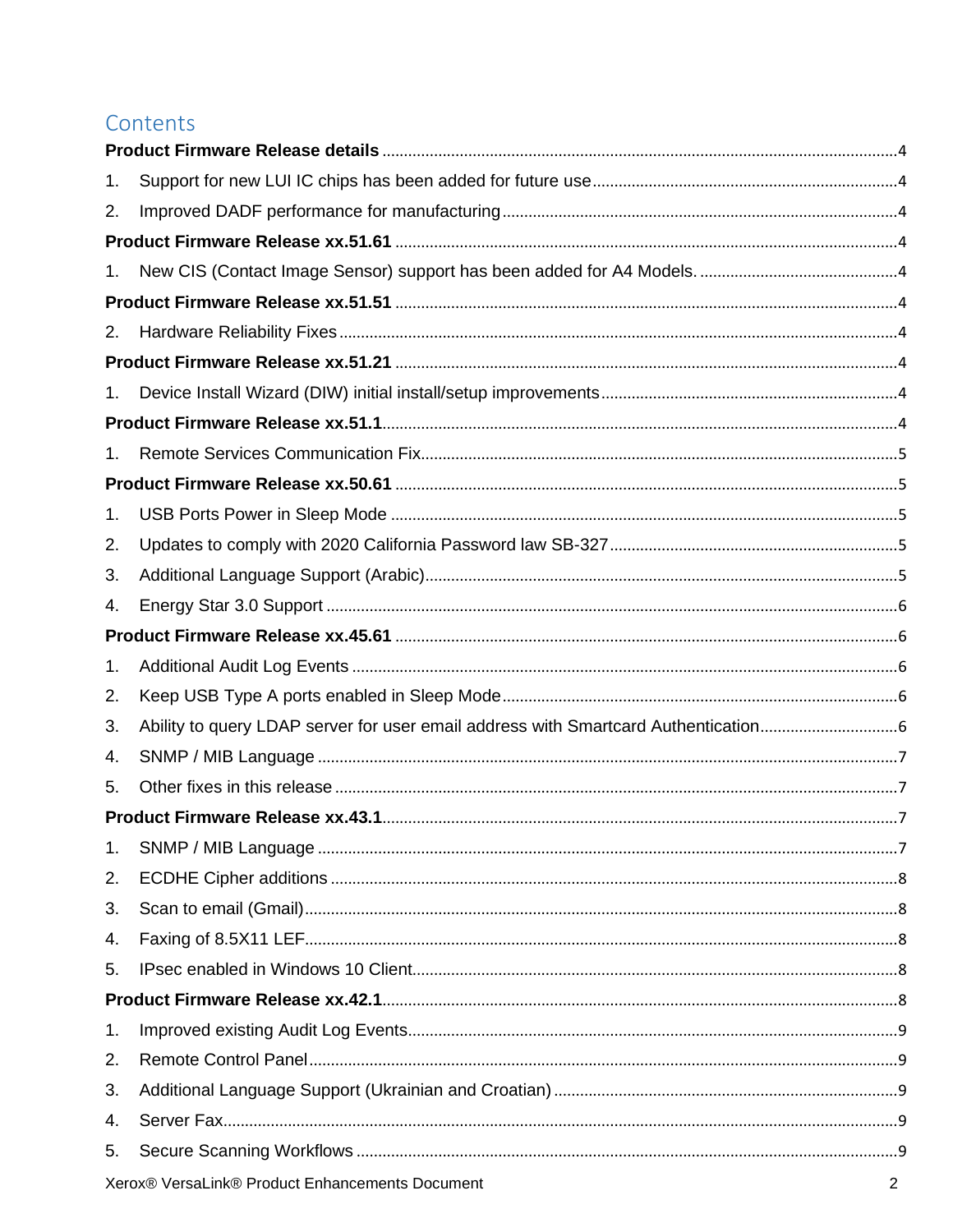| 6. |  |
|----|--|
| 7. |  |
| 8. |  |
| 9. |  |
|    |  |
| 1. |  |
| 2. |  |
| 3. |  |
|    |  |
| 1. |  |
| 2. |  |
|    |  |
| 1. |  |
| 2. |  |
| 3. |  |
| 4. |  |
|    |  |
| 1. |  |
| 2. |  |
| 3. |  |
|    |  |
| 1. |  |
| 2. |  |
| 3. |  |
| 4. |  |
|    |  |
| 1. |  |
| 2. |  |
| 3. |  |
| 4. |  |
| 5. |  |
| 6. |  |
| 7. |  |
| 8. |  |
| 9. |  |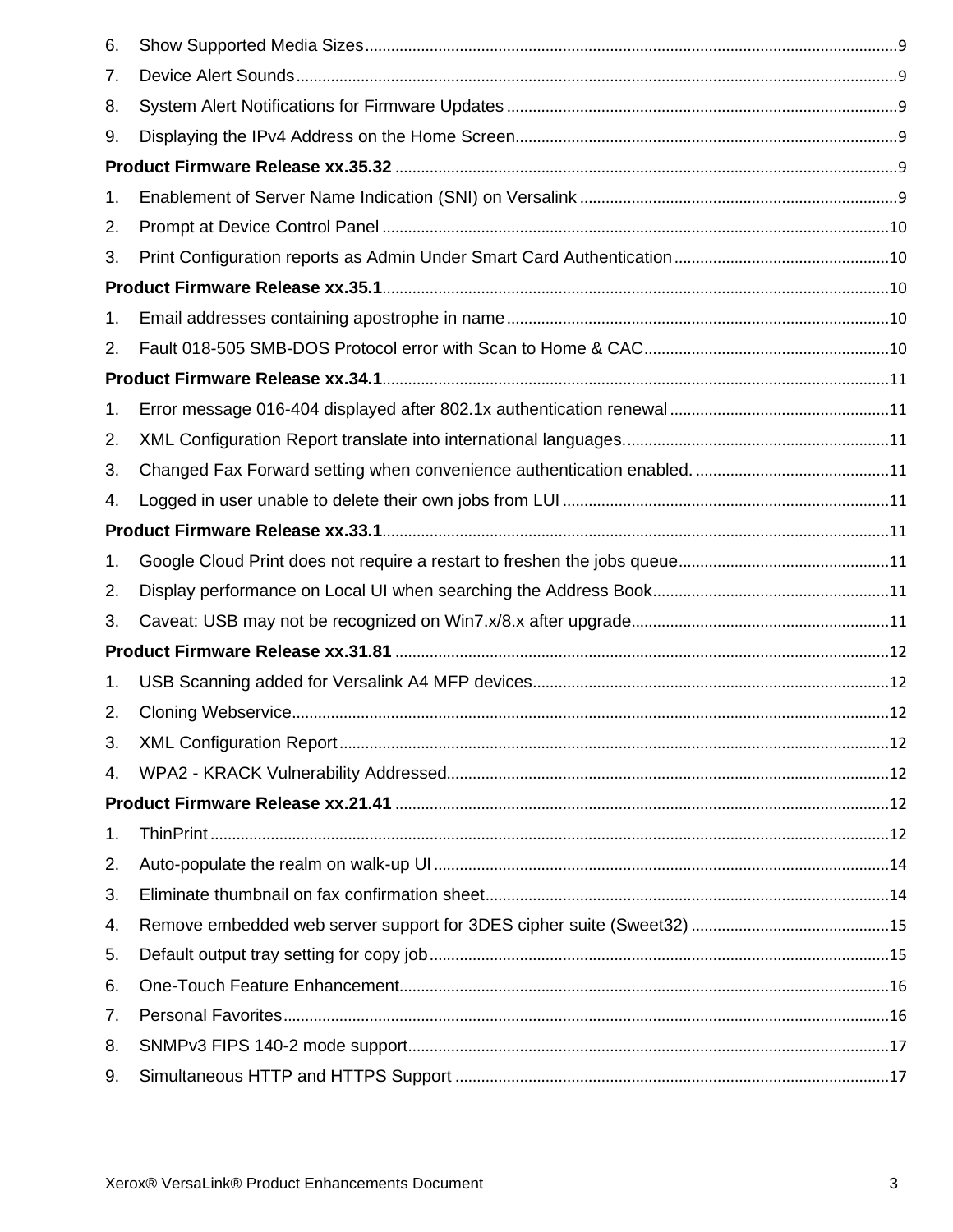# **Latest release information:**

# <span id="page-3-0"></span>**Product Firmware Release details**

### <span id="page-3-1"></span>1. Support for new LUI IC chips has been added for future use

#### **Affected Products:**

| <b>Model Name</b>             | Release          | <b>Version</b> |
|-------------------------------|------------------|----------------|
| Xerox® VersaLink® B400 / B405 | <b>PL6-R0-U4</b> | 3x.51.71       |
| Xerox® VersaLink® B600 / B610 | <b>PL6-R0-U4</b> | 32.51.71       |
| Xerox® VersaLink® B605 / B615 | <b>PL6-R0-U5</b> | 33.51.81       |
| Xerox® VersaLink® C400 / C405 | <b>PL6-R0-U4</b> | 6x.51.71       |
| Xerox® VersaLink® C500 / C600 | <b>PL6-R0-U4</b> | 61.51.71       |
| Xerox® VersaLink® C505 / C605 | <b>PL6-R0-U5</b> | 62.51.81       |
| Xerox® WorkCentre 6515        | PL6-R0-U4        | 65.51.71       |

### <span id="page-3-2"></span>2. Improved DADF performance for manufacturing

#### **Affected Products:**

| <b>Model Name</b>           | Release          | Version  |
|-----------------------------|------------------|----------|
| Xerox® VersaLink® B605/B615 | <b>PL6-R0-U5</b> | 33.51.81 |
| Xerox® VersaLink® C505/C605 | PL6-R0-U5        | 62.51.81 |

# <span id="page-3-3"></span>**Product Firmware Release xx.51.61**

### <span id="page-3-4"></span>1. New CIS (Contact Image Sensor) support has been added for A4 Models.

062-396 Error when loading System Software lower than xx.66.01 on to a Tag #10 Device. Tag #10 Devices are not compatible with System Software below xx.66.01. Due to a factory fire, alternative components needed to be sourced for manufacturing of CIS used in the IIT assembly. The new part requires changes to the System Software to support the change and is not compatible with older System Software. The new components are installed in devices manufactured with Tag #10

# <span id="page-3-5"></span>**Product Firmware Release xx.51.51**

### 2. Hardware Reliability Fixes

<span id="page-3-6"></span>An important A4 device reliability improvement has been added to this version. The same improvement is already in versions xx.61.23 and higher.

# <span id="page-3-7"></span>**Product Firmware Release xx.51.21**

#### <span id="page-3-8"></span>1. Device Install Wizard (DIW) initial install/setup improvements

This release improves the setup which is done for the initial install by improving the device install wizard.

# <span id="page-3-9"></span>**Product Firmware Release xx.51.1**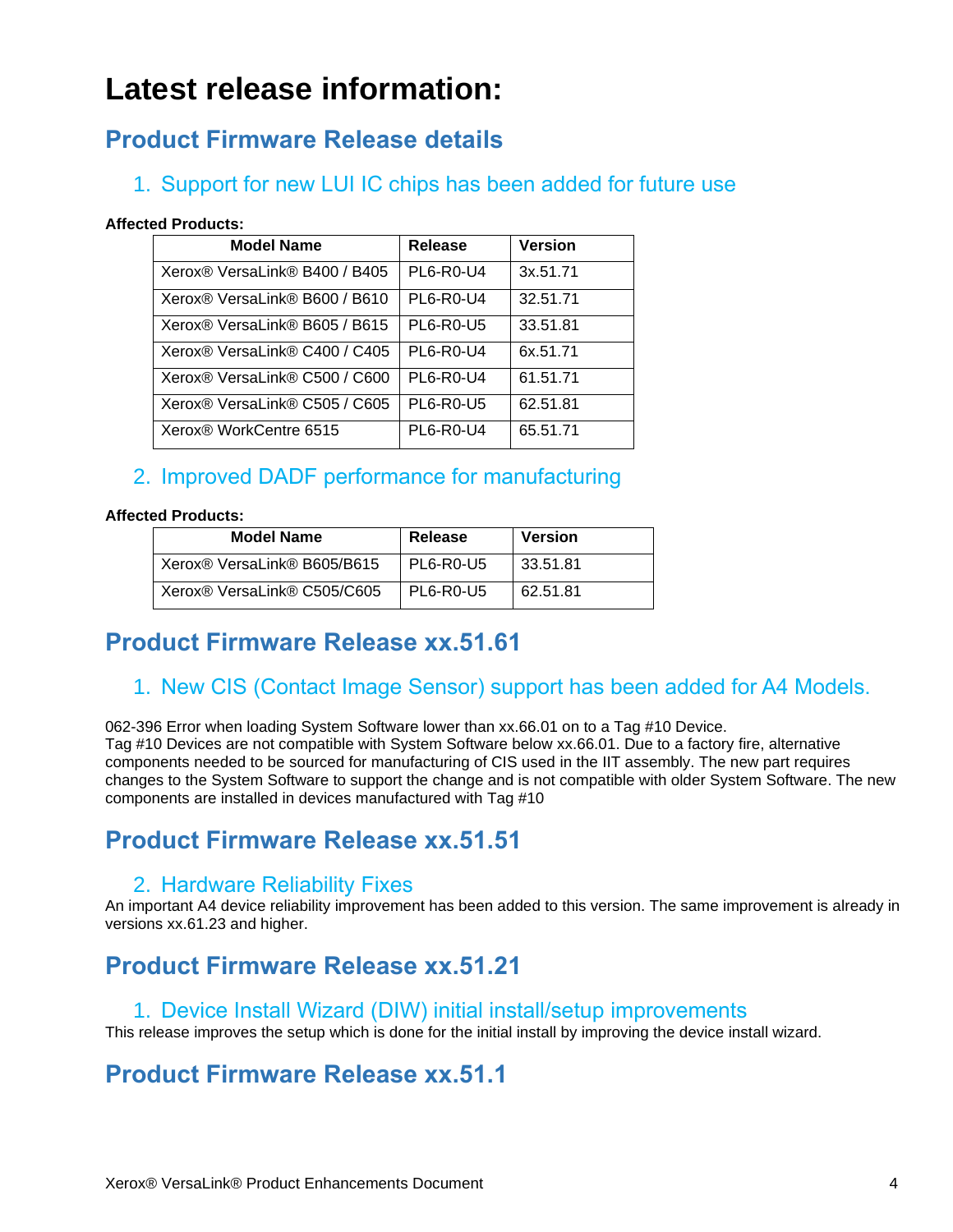#### 1. Remote Services Communication Fix

<span id="page-4-0"></span>A software problem has been fixed that caused some devices to stop communicating to the Xerox Remote Servers if the feature was enabled. This service provides meter reads and supplies usage to automate replenishment and billing.

# <span id="page-4-2"></span><span id="page-4-1"></span>**Product Firmware Release xx.50.61**

#### 1. USB Ports Power in Sleep Mode

This release completes the implementation across the remaining VersaLink products that allows the System Administrator the ability to keep the USB Type A ports awake while the device is in Sleep Mode. This allows USB accessories connected to the USB ports to function when the device goes to sleep such as:

- $\circ$  USB Smart Card readers can access and read the card, wake the device and login the user when a smart card is inserted.
- $\circ$  USB Proximity Card readers can read the card, wake the device and login the user when a Prox card is swiped.
- $\circ$  USB flash drive insertion can wake the device and display the "USB Drive detected" screen.

**To activate:** Login remotely to the device as System Administrator, navigate to System / Power Saver / Power Saving and select "Keep USB Ports Awake", select "OK".

| <b>Power Saver</b>                                                                       |                    |     |  |
|------------------------------------------------------------------------------------------|--------------------|-----|--|
| Power Saving                                                                             |                    |     |  |
| Low Power Timeout                                                                        | $1-60$ Minutes $1$ |     |  |
| Sleep Timeout                                                                            | 0-119 Minutes 10   |     |  |
| Power Saving After Print Job Completion Power Save Immediately                           |                    |     |  |
| Keep USB Ports Awake                                                                     |                    |     |  |
| The Device enters Sleep Mode after both Low Power Timeout and<br>Sleep Timeout complete. |                    |     |  |
| Auto Power Off                                                                           |                    |     |  |
| Auto Power Off                                                                           |                    | Off |  |
|                                                                                          | OK<br>Cancel       |     |  |

#### **Affected Products:**

| <b>Model Name:</b>                                             |
|----------------------------------------------------------------|
| Xerox <sup>®</sup> VersaLink <sup>®</sup> B400 / B405          |
| Xerox® VersaLink® B600 / B605 / B610 / B615                    |
| Xerox® VersaLink® B7025 /30/35                                 |
| Xerox <sup>®</sup> VersaLink <sup>®</sup> C400 / C405          |
| Xerox® VersaLink® C500 / C505 / C600 / C605                    |
| Xerox <sup>®</sup> VersaLink <sup>®</sup> C7000 / C7020 /25/30 |

#### 2. Updates to comply with 2020 California Password law SB-327

<span id="page-4-3"></span>This software release supports the California password law SB-327 effective January 1, 2020. Upgrading existing devices to this release will have no impact on the default administrator password. In the event a Reset to Factory Defaults operation is performed on a device after installing this release, the changes incorporated to support SB-327 will become effective, and the default administrator password for the device will be the device serial number. This is a case sensitive password.

#### <span id="page-4-4"></span>3. Additional Language Support (Arabic)

Arabic language is now supported on the Versalink devices.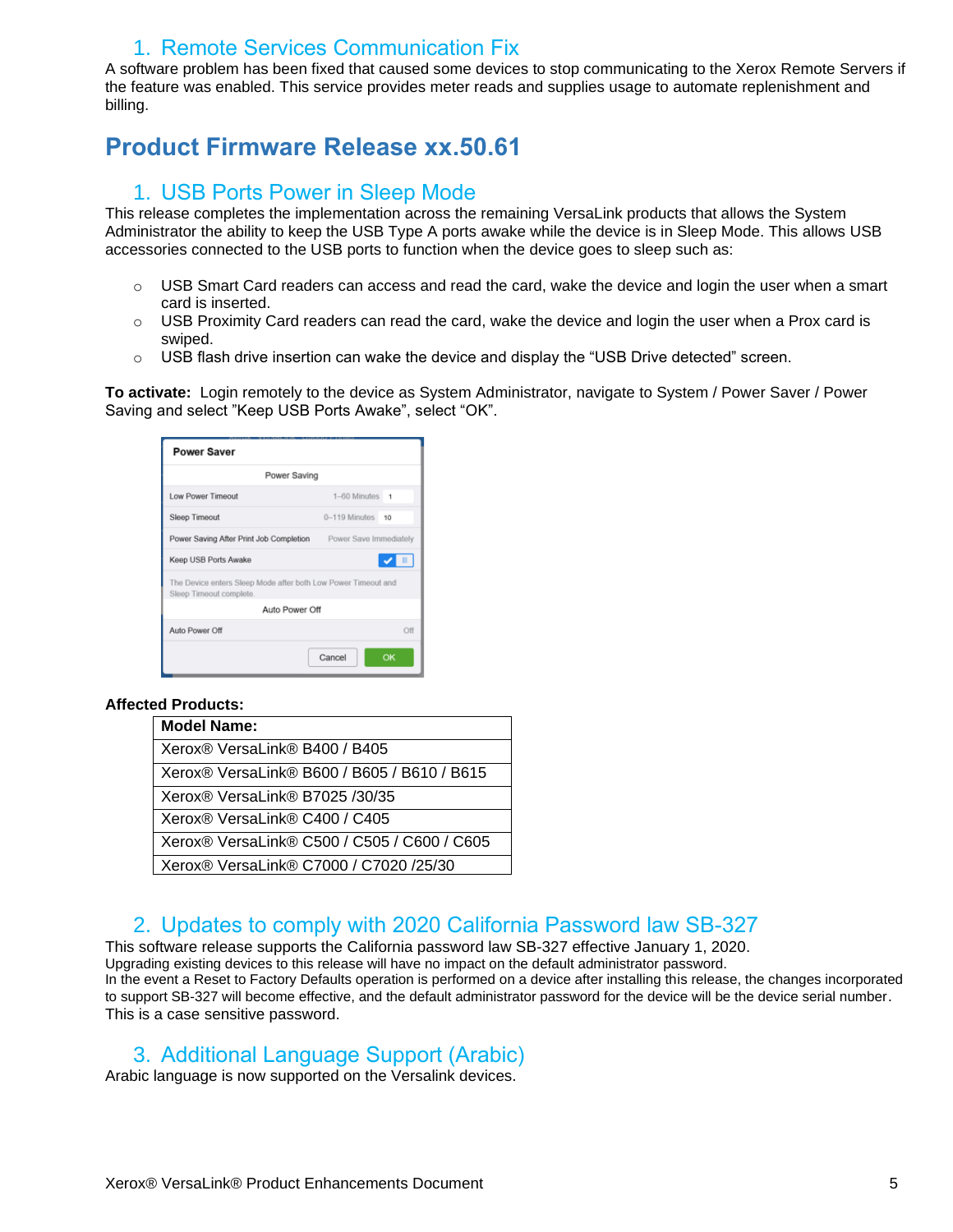### 4. Energy Star 3.0 Support

<span id="page-5-0"></span>Energy Star -This software release ensures our products will continue to meet Energy Star. Energy Star 3.0 means more stringent power efficiency and conservation requirements and is going into effect October,2019. This software release provides the necessary updates to meet these new specifications.

### <span id="page-5-2"></span><span id="page-5-1"></span>**Product Firmware Release xx.45.61**

#### 1. Additional Audit Log Events

<span id="page-5-3"></span>More events for security and other settings are available in the device's Audit Log.

#### 2. Keep USB Type A ports enabled in Sleep Mode

This release allows the System Administrator the ability to keep the USB Type A ports awake while the device is in Sleep Mode. This allows USB accessories connected to the USB ports to function when the device goes to sleep such as:

- $\circ$  USB Smart Card readers can access and read the card, wake the device and login the user when a smart card is inserted.
- o USB Proximity Card readers can read the card, wake the device and login the user when a Prox card is swiped.
- o USB flash drive insertion can wake the device and display the "USB Drive detected" screen.

**To activate:** Login remotely to the device as System Administrator, navigate to System / Power Saver / Power Saving and select "Keep USB Ports Awake", select "OK".

| <b>Power Saver</b>                                                                       |                    |  |  |
|------------------------------------------------------------------------------------------|--------------------|--|--|
| Power Saving                                                                             |                    |  |  |
| Low Power Timeout                                                                        | $1-60$ Minutes $1$ |  |  |
| Sleep Timeout                                                                            | 0-119 Minutes 10   |  |  |
| Power Saving After Print Job Completion Power Save Immediately                           |                    |  |  |
| Keep USB Ports Awake                                                                     |                    |  |  |
| The Device enters Sleep Mode after both Low Power Timeout and<br>Sleep Timeout complete. |                    |  |  |
| Auto Power Off                                                                           |                    |  |  |
| Auto Power Off                                                                           | Off                |  |  |
|                                                                                          | Cancel<br>OK       |  |  |

#### **Affected Products:**

| <b>Model Name:</b>                          |                                |
|---------------------------------------------|--------------------------------|
| Xerox® VersaLink® B400 / B405               |                                |
| Xerox® VersaLink® B600 / B605 / B610 / B615 | Availability in future release |
| Xerox® VersaLink® B7025 /30/35              |                                |
| Xerox® VersaLink® C400 / C405               |                                |
| Xerox® VersaLink® C500 / C505 / C600 / C605 | Availability in future release |
| Xerox® VersaLink® C7000 / C7020 /25/30      |                                |

#### <span id="page-5-4"></span>3. Ability to query LDAP server for user email address with Smartcard **Authentication**

Users were not receiving their scan to email because the email address was not valid.

There was a valid email address on the LDAP server, but the device could not be configured to query the server when using smartcard authentication.

The device obtains the user's email address from the Smartcard by default.

The device can now be configured to pull email address from the LDAP server instead of from the smartcard.

When the "Enablement Key" is applied, the device will obtain the user email address from LDAP server. The "Disablement Key" will restore the default condition.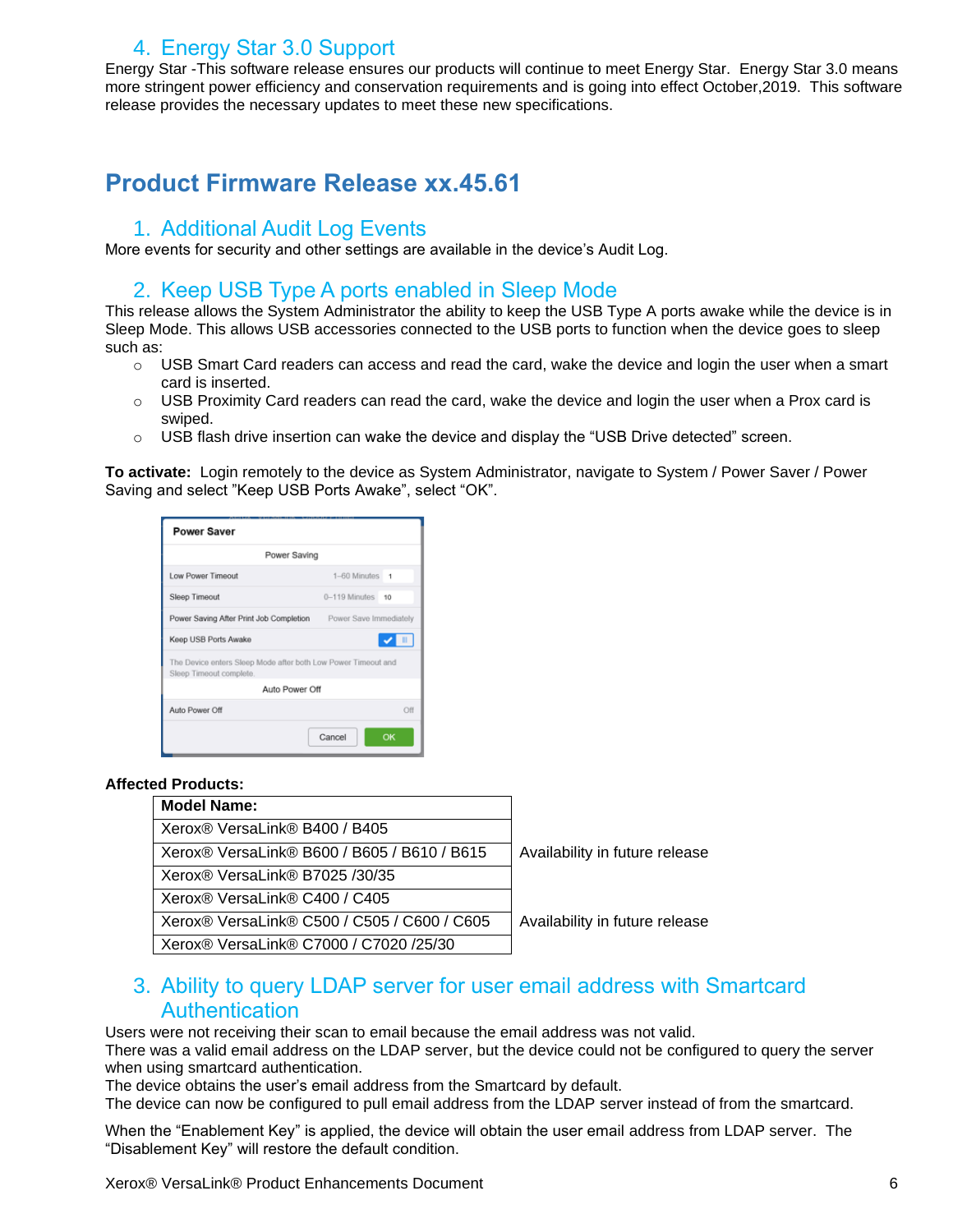**Affected Products:** All Xerox® VersaLink® Multifunction Device models.

#### **Feature Enablement Instructions:**

- 1. On the device's Embedded Web Server select System-> Security-> Feature Enablement
- 2. Enter correct enable/disable code from table below.

#### **Requirements:**

- LDAP contains the user's email address and the public key encipherment certificate contains the same email address. Or
- LDAP contains the user's email address and the public key encipherment certificate contains a *blank* email address.

If the email address embedded in the public key encipherment certificate does *not match the user's email address on LDAP*; then the following will occur:

- Job will display on UI as complete with error code 027-708.
- The email body is blank.
- The email has no attachment.

| <b>Product Model</b>                                  | Enablement Key | Disablement Key |
|-------------------------------------------------------|----------------|-----------------|
| Xerox® VersaLink® B405                                | *3003461861    | *3003461860     |
| Xerox® VersaLink® B605 / B615                         | *3020461861    | *3020461860     |
| Xerox <sup>®</sup> VersaLink <sup>®</sup> B7025/30/35 | *3004461861    | *3004461860     |
| Xerox® VersaLink® C405                                | *3002461861    | *3002461860     |
| Xerox® VersaLink® C505 / C605                         | *3016461861    | *3016461860     |
| Xerox® VersaLink® C7020/25/30/35                      | *3014461861    | *3014461860     |
| Xerox® Phaser® 6510 / WorkCentre 6515                 | *3005461861    | *3005461860     |

#### **The Feature keys are as follows: (include \* character when entering)**

#### 4. SNMP / MIB Language

<span id="page-6-0"></span>In software releases prior to xx.43.x1, the MIB language matched the language selected on the Local UI. This may cause issues for some remote management utilities when the device's local UI is set to a language other than English. In this release the MIB language setting is now independent of the Local UI language selection. The default language for the MIB is English and remains so regardless of the Local UI language selection.

The MIB language can be set independently if desired to a language other than English via the **prtGeneralCurrentLocalization.1** OID. As with the default setting, the MIB language set via the **prtGeneralCurrentLocalization** OID will remain independent of the Local UI language setting. The prtGeneralCurrentLocalization setting can be cloned when a clone file category "Defaults and Policies" is selected when creating the clone file.

#### <span id="page-6-1"></span>5. Other fixes in this release

- Unable to log into printer webui as admin when connected with Google Chrome version 74.0.3729.131.
- When a DADF jam occurs during Twain scanning, the PC locks up.
- <span id="page-6-2"></span>• Unable to browse Webpage of VersaLink devices via DNS name if CSRF Protection feature is enabled.

### <span id="page-6-3"></span>**Product Firmware Release xx.43.1**

#### 1. SNMP / MIB Language

In prior software releases the MIB language matches the language selected on the Local UI. Some issues have arisen in the field with XDM and XSM (Xerox Device Manager, Xerox Supplies Manager) software when a device's local UI is set to a language other than English. In this release the MIB language setting is independent of the Local UI language selection. The default language for the MIB is English and remains so regardless of the Local UI language selection. The MIB language can be set independently if desired to a language other than English via the **prtGeneralCurrentLocalization.1** OID. As with the default setting, the MIB language setting will remain independent of the Local UI language setting. The prtGeneralCurrentLocalization setting can be cloned when a clone file category "Defaults and Policies" is selected.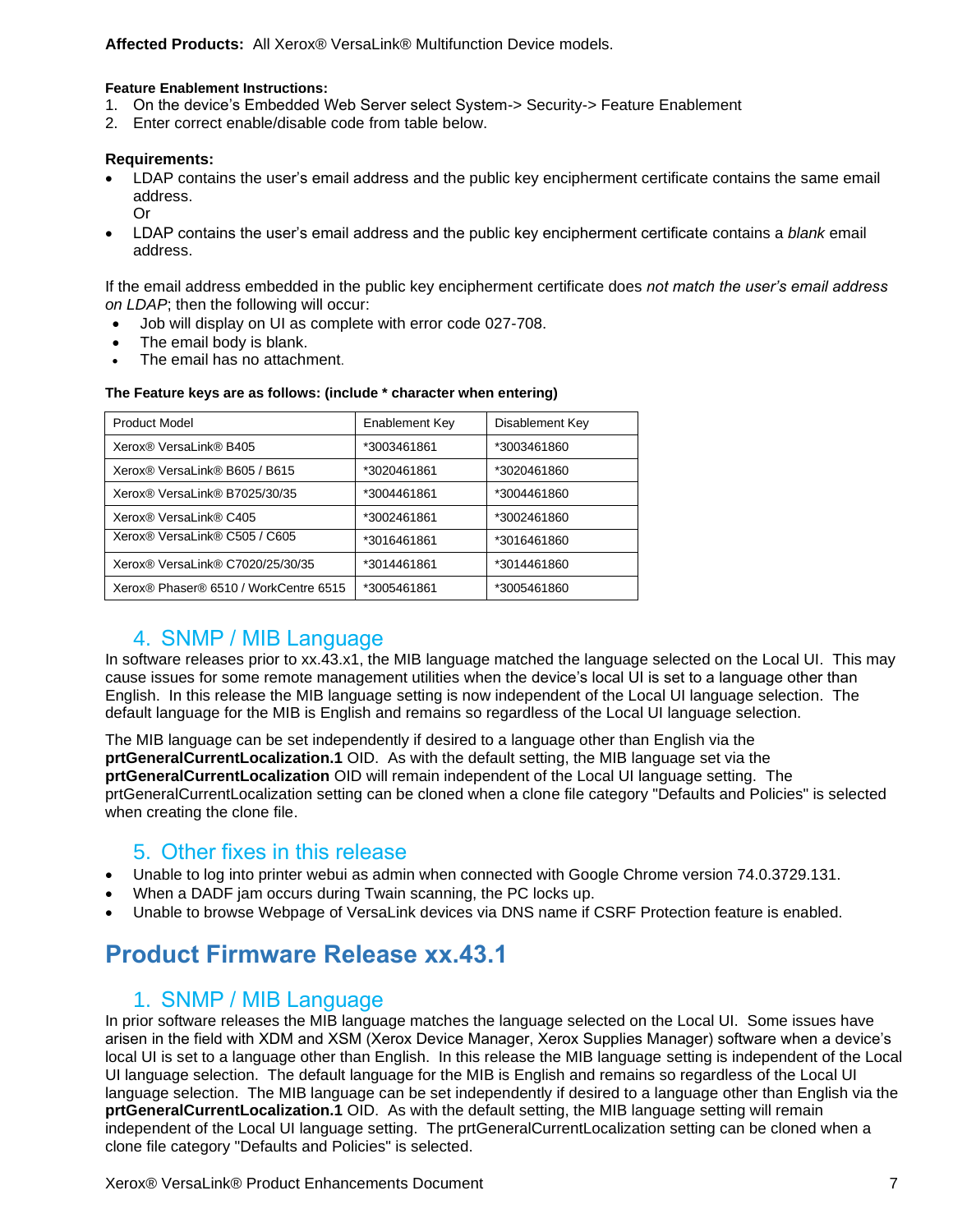#### 2. ECDHE Cipher additions

<span id="page-7-0"></span>This release adds support for the following ECDHE ciphers:

TLS\_ECDHE\_RSA\_WITH\_AES\_128\_CBC\_SHA

TLS\_ECDHE\_RSA\_WITH\_AES\_256\_CBC\_SHA

TLS\_ECDHE\_RSA\_WITH\_AES\_128\_CBC\_SHA256

TLS\_ECDHE\_RSA\_WITH\_AES\_256\_CBC\_SHA384

TLS\_ECDHE\_RSA\_WITH\_AES\_128\_GCM\_SHA256

TLS\_ECDHE\_RSA\_WITH\_AES\_256\_GCM\_SHA384

These ciphers can be used by any TLS communication supported by the device including the embedded web server, EIP and the XCP Plugin server communications.

These ciphers are not available for use by the EWS or EIP until a Feature Enablement Key is entered. These ciphers are available to the XCP Plugin server as soon as the XCP Plugin server feature is enabled regardless of Feature Enablement Key entry.

The key codes below enable these ciphers. When the "Enablement Key" is applied, the ciphers are available. The "Disablement Key" will restore the default condition, i.e. ciphers are not available. Feature Key Instructions:

1. On the device's Embedded Web Server select System-> Security-> Feature Enablement

2. Enter correct enable/disable code (include the \* character)

**The Feature keys are as follows:**

| <b>Product Model</b>                    | <b>Enablement Key</b> | <b>Disablement Key</b> |
|-----------------------------------------|-----------------------|------------------------|
| Xerox® VersaLink™ C405                  | *3002452891           | *3002452890            |
| Xerox® VersaLink™ C400                  | *3006452891           | *3006452890            |
| Xerox® VersaLink™ B405                  | *3003452891           | *3003452890            |
| Xerox® VersaLink™ B400                  | *3007452891           | *3007452890            |
| Xerox® VersaLink™ C7020/C7025/C7030     | *3014452891           | *3014452890            |
| Xerox <sup>®</sup> VersaLink C7000      | *3015452891           | *3015452890            |
| Xerox® VersaLink C505/C605              | *3016452891           | *3016452890            |
| Xerox® VersaLink C500/ C600             | *3017452891           | *3017452890            |
| Xerox® VersaLink™ B605/B615             | *3020452891           | *3020452890            |
| Xerox® VersaLink™ B600/B610             | *3021452891           | *3021452890            |
| Xerox <sup>®</sup> WorkCentre 6515      | *3005452891           | *3005452890            |
| Xerox® Phaser 6510                      | *3008452891           | *3008452890            |
| Xerox® VersaLink™ B7025 / B7030 / B7035 | *3004452891           | *3004452890            |
| Xerox <sup>®</sup> C8000 / C9000        | *3023452891           | *3023452890            |

#### <span id="page-7-1"></span>3. Scan to email (Gmail)

<span id="page-7-2"></span>Addressed a scan to email (GMAIL) issue that could result in error 027-773 or 016-781 when the scan job consisted of multiple pages.

#### 4. Faxing of 8.5X11 LEF

<span id="page-7-3"></span>Fax send size detection issue where a LEF 8.5X11 sheet may be detected as 11X17 has been resolved.

#### 5. IPsec enabled in Windows 10 Client

<span id="page-7-4"></span>When IPsec is enabled, a Windows 10 client is now able to upgrade the printer.

### **Product Firmware Release xx.42.1**

This is a General Release. For more information on other features, refer to the User Manuals and the System Administration Guides on Xerox.com.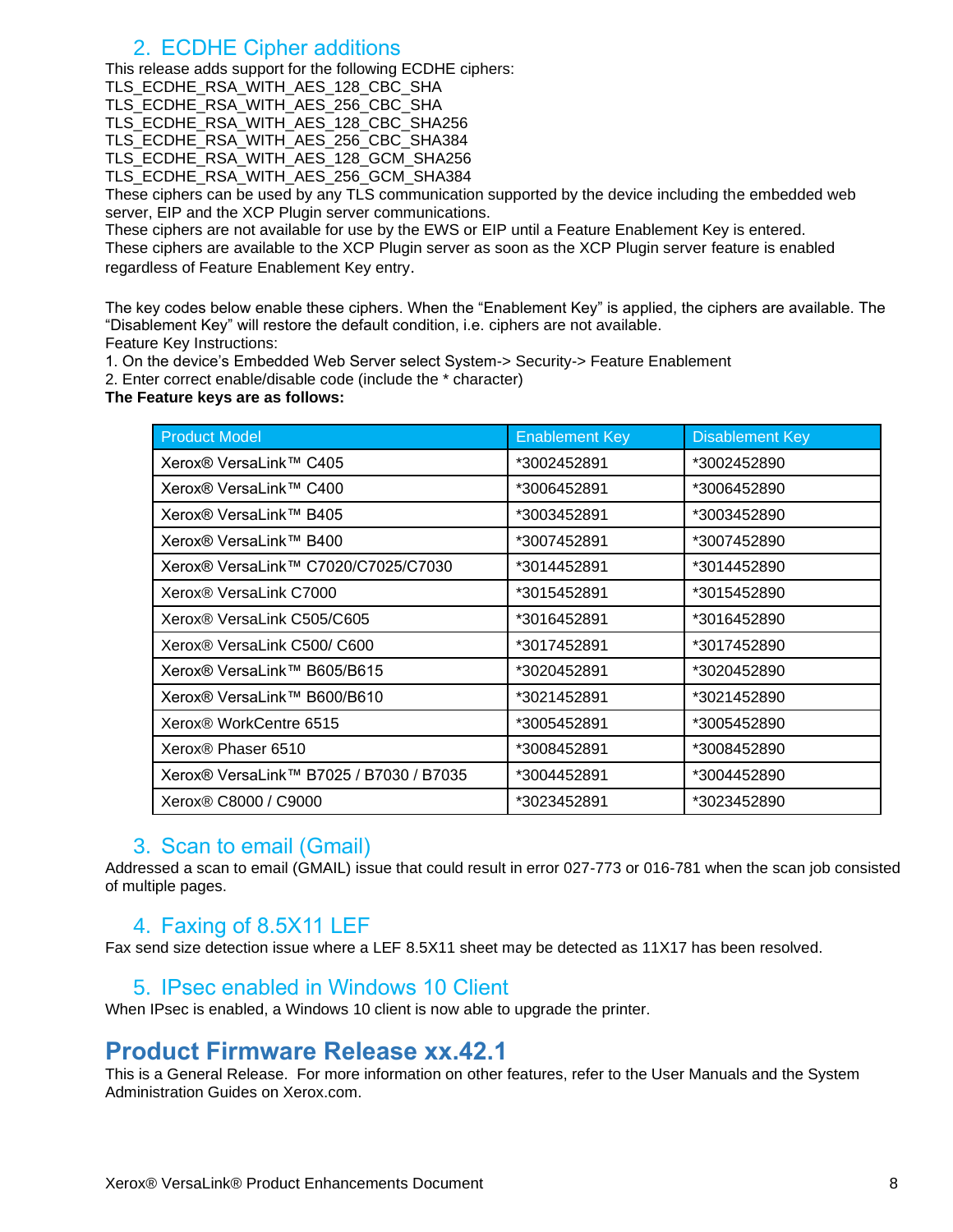### 1. Improved existing Audit Log Events

<span id="page-8-0"></span>Information about security settings in the device's Audit Log have been improved to include the name of the logged in user who changed the setting, identify when a security setting has been enabled or disabled, and identify what the final setting of the feature is.

### <span id="page-8-1"></span>2. Remote Control Panel

The Remote Control Panel feature is a way to gain access remotely into the device's Local UI. This feature can help the administrator troubleshoot the device from their PC. The Remote Control Panel can also be used to train users or simply walk them through a workflow. The Remote Control Panel feature is accessed from the Embedded Web Services (EWS). Simply open the Embedded Web Services for the device on your computer by entering the device IP address in the address bar of your web browser and select [Enter]. By default, this feature is disabled. Please refer to the System Administrator Guide located on Xerox.com for instructions on how to enable the feature. If the Remote Control Panel icon is not immediately visible after upgrade, perform a browser hard refresh (refer to instructions for your specific browser)

<span id="page-8-2"></span>Note: This feature is available on all products except Phaser 6510. More information can be found in the System Administrator Guide located on Xerox.com.

#### 3. Additional Language Support (Ukrainian and Croatian)

<span id="page-8-3"></span>Additional language support for Ukrainian and Croatian in the Walk-up UI and the WebUI

#### 4. Server Fax

<span id="page-8-4"></span>Server Fax is now supported. Server fax allows you to send a fax over a network to a fax server. The fax server sends the fax to a fax machine over a phone line. Server fax supports FTP, SFTP, SMB, SMTP for transport types.

#### 5. Secure Scanning Workflows

Secure scanning and browsing is added using the Secure FTP (SFTP) protocol (also referred to as SSH (Secure Socket Shell) File Transfer Protocol). SFTP ensures that data is encrypted and transferred securely over the network. SFTP support is added to the Scan To App for Browsing, Scan using Address Book Contacts, Server Fax, and EIP Scan Templates/Tickets, Scan Template Pool Repository, and Scan File Repositories.

#### <span id="page-8-5"></span>6. Show Supported Media Sizes

<span id="page-8-6"></span>This release adds the ability to show and select from the available media sizes from tray 1, improved from the existing state of only allowing for Auto Select or Custom sizes.

#### 7. Device Alert Sounds

This release adds support for remotely configuring and managing the device Alert sounds. This includes granular controls for enable/disable of sounds as well as various audible functions in the device such as mobile connections, job completion, UI touches, logins, errors, and fax processing and ring tones. Additional details can be found in the System Administrator Guide located on Xerox.com.

#### <span id="page-8-7"></span>8. System Alert Notifications for Firmware Updates

<span id="page-8-8"></span>This release improves the software update notification system in place on VersaLink devices, adding top level UI notifications when the device detects that a firmware update is available.

#### 9. Displaying the IPv4 Address on the Home Screen

This release adds support for displaying the device's IPv4 address on the home screen of the local UI. Additional details can be found in the System Administrator Guide located on Xerox.com.

### <span id="page-8-9"></span>**Product Firmware Release xx.35.32**

#### <span id="page-8-10"></span>1.Enablement of Server Name Indication (SNI) on Versalink

Enablement of Server Name Indication (SNI) on Versalink as required by connector applications (DropBox, OneDrive, Office365, Blackboard, @PBX APP, @PrintByXerox). **Note:** Enabled by default, no user interface to enable/disable.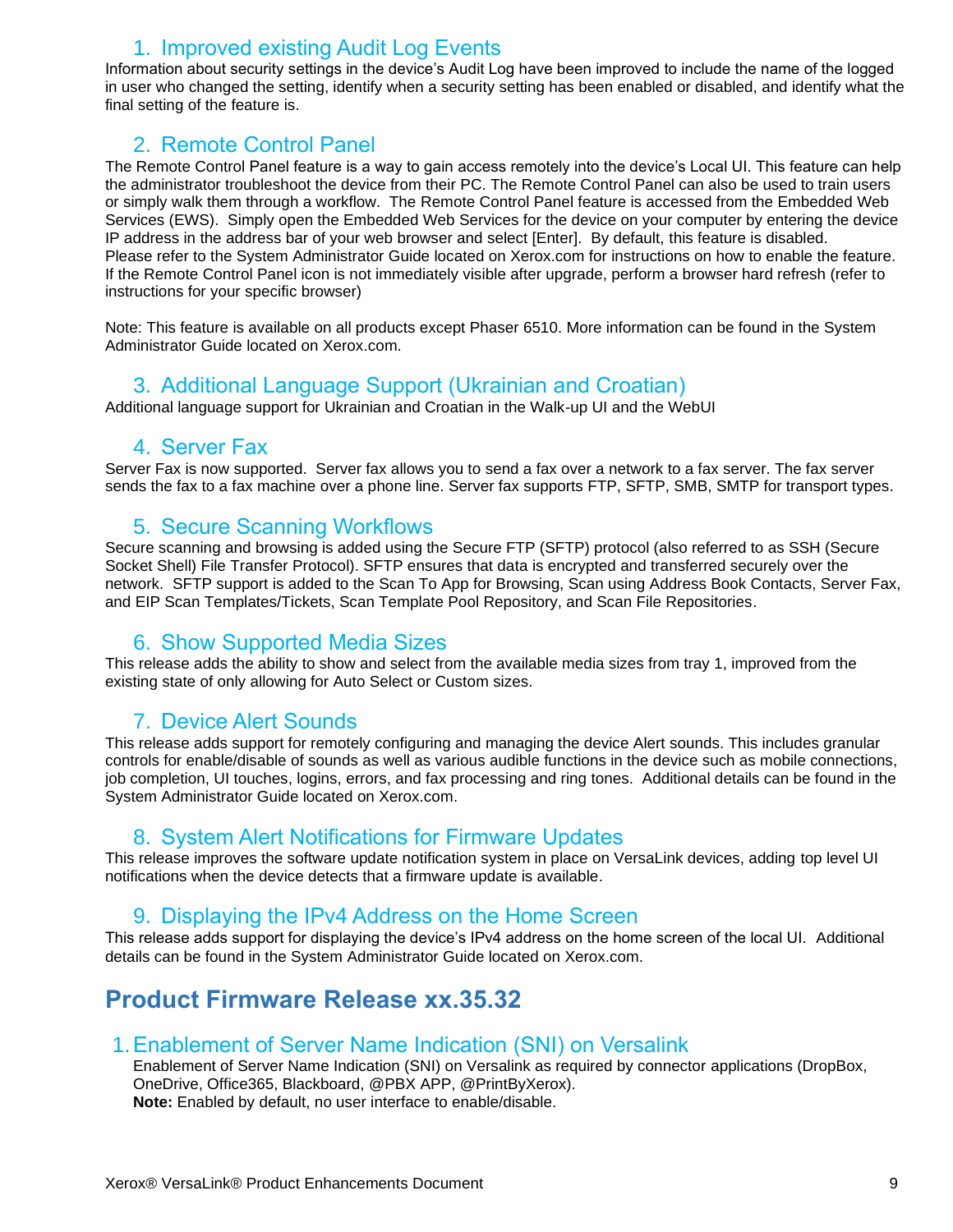#### <span id="page-9-0"></span>2.Prompt at Device Control Panel

Prompt at Device Control Panel feature is now available for a User to enter when scanning to their Home Folder (My Folder).

o Prompt at Device Control Panel Setup Go to **Apps**, **Scan To**, **My Folder Login Credentials** Select Prompt at Device Control Panel as shown below. Select OK.

| ומי<br><b>My Folder Login Credentials</b> |                                    |                                |
|-------------------------------------------|------------------------------------|--------------------------------|
| <b>Store Jobs Login Credentials</b>       | Logged-In User and Domain          |                                |
| <b>Logged-In User and Domain</b>          | OK                                 |                                |
| Logged-In User                            |                                    |                                |
| Predefined                                |                                    |                                |
| Prompt at Device Control Panel            |                                    |                                |
|                                           |                                    |                                |
|                                           |                                    |                                |
|                                           |                                    |                                |
|                                           | <b>My Folder Login Credentials</b> |                                |
|                                           | Store Jobs Login Credentials       | Prompt at Device Control Panel |
|                                           |                                    | OK<br>Cancel                   |

o When a User now performs a **Scan To Home** or **My Folder job** they will be prompted for login credentials as shown below. Password must be input for every scan.



**Note:** All translations of the Prompt at Device Control panel feature are not 100% correct. However the Prompt at Device Control panel selection will always be the bottom selection in the My Folder Login Credentials pulldown menu as shown below.

| Store Jobs Login Credentials |                                  | Logged-In User and Domain |
|------------------------------|----------------------------------|---------------------------|
|                              | <b>Logged-In User and Domain</b> | OK                        |
|                              | Logged-In User                   |                           |
|                              | Predefined                       |                           |
|                              | Prompt at Device Control Panel   |                           |

<span id="page-9-1"></span>3. Print Configuration reports as Admin Under Smart Card Authentication

From the VersaLink front panel, "admin" users are now able to print Information and Support reports even when smart card Authentication is enabled.

# <span id="page-9-2"></span>**Product Firmware Release xx.35.1**

#### <span id="page-9-3"></span>1. Email addresses containing apostrophe in name

Fixed the issue to populate the email address in the 'To' field of users with an apostrophe in their name while using LDAP search at the printer control panel.

#### <span id="page-9-4"></span>2. Fault 018-505 SMB-DOS Protocol error with Scan to Home & CAC

Scan to Home no longer fails with a 018-505 SMB-DOS Protocol Error when a DNS PTR Record does not exist for the destination Server that houses the CAC/Smartcard User's Home Directories.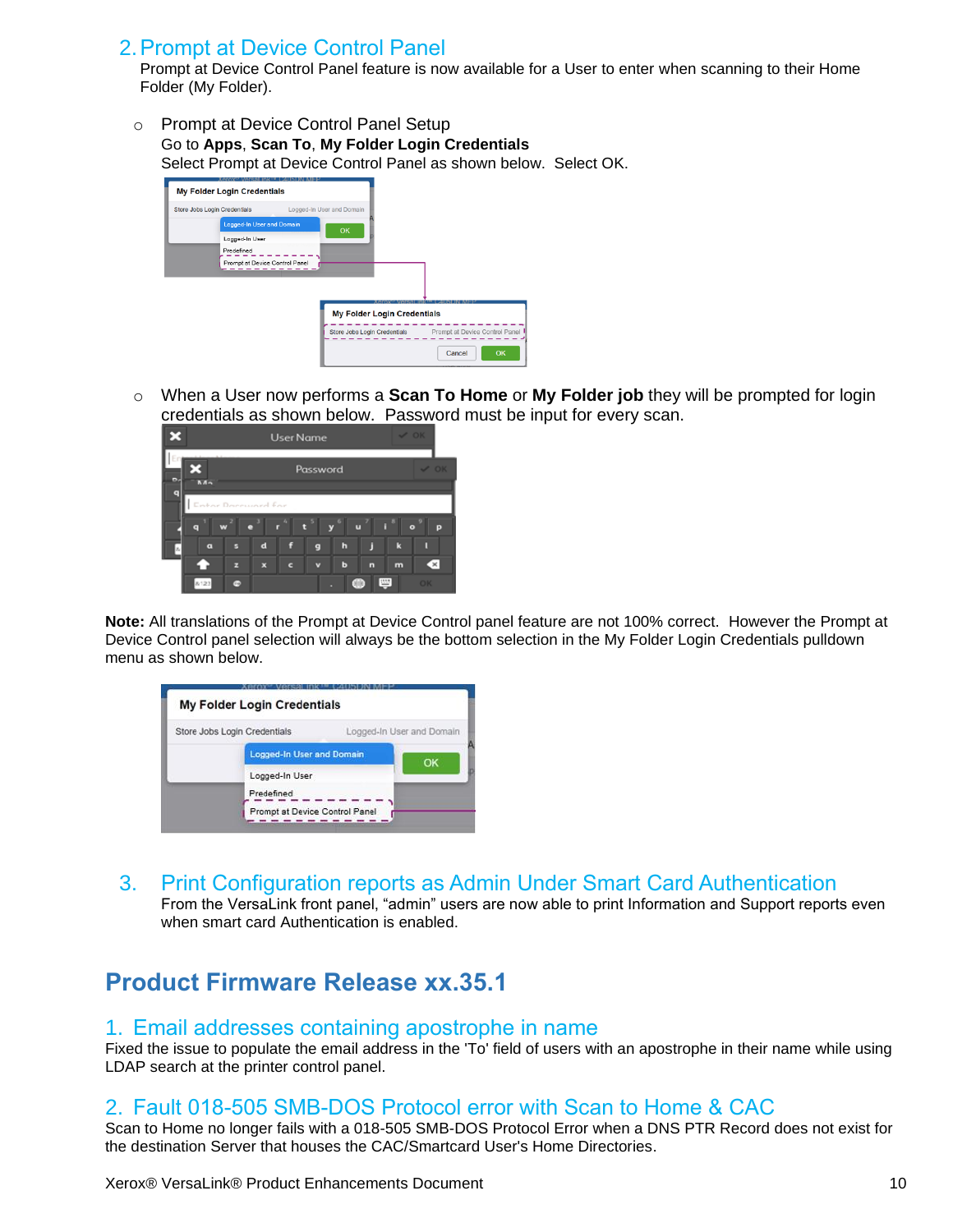# <span id="page-10-0"></span>**Product Firmware Release xx.34.1**

#### <span id="page-10-1"></span>1. Error message 016-404 displayed after 802.1x authentication renewal

<span id="page-10-2"></span>The problem causing this customers occurrence of fault 016-404 after 802.1x authentication renewal has been fixed.

#### 2. XML Configuration Report translate into international languages.

When the device Local UI language is changed, the XML Configuration Report will mirror the Local UI language.  The XML Configuration Report is accessible to System Administrators at the bottom of the Web UI Home screen page. The Configuration Report is in XML format that can be easily viewed using any XML viewer such as Microsoft XML Notepad, a direct Microsoft download at <https://www.microsoft.com/en-us/download/confirmation.aspx?id=7973>.

#### <span id="page-10-3"></span>3. Changed Fax Forward setting when convenience authentication enabled.

When convenience authentication is enabled, Fax Forwarding settings can now be set and saved properly from the local user interface.

#### <span id="page-10-4"></span>4. Logged in user unable to delete their own jobs from LUI

A user logged with a convenience authentication system can now delete their own jobs own jobs from LUI. Once the user logs in, navigates to the applications print screen and releases their job to the printer job queue, the delete button is now operational.

# <span id="page-10-5"></span>**Product Firmware Release xx.33.1**

#### <span id="page-10-6"></span>1.Google Cloud Print does not require a restart to freshen the jobs queue

Once Google Cloud Print is installed and registered, printer remains online. Machine will print jobs as they are queued on the printer. No restart is required to continue refreshing the printer queue on device.

#### <span id="page-10-7"></span>2.Display performance on Local UI when searching the Address Book

Address book will no longer display "search failed" as letters are entered when the device receives a large number of results.

#### <span id="page-10-8"></span>3.Caveat: USB may not be recognized on Win7.x/8.x after upgrade

A device connected to a PC running Windows 7 or 8 with a USB cable may experience an issue of the device not being recognized by the PC. This issue is not expected to occur on PCs running Windows 10. After upgrading to the release, the PC may need to update the USB driver and reassigned it to the USB Composite Device driver.

Customers may check if this issue is being seen on their Windows7.x/8.x workstations by following these steps:

- 1. Open [Control Panel] on the Windows 7.x/8.x Workstation
- 2. Customers can determine if their PC has this issue by checking the Universal Serial Bus controllers section of Device Manager
- 3. Depending on your version of Windows, Control Panel is usually available from the [Start Menu] or [Apps] Screen. Otherwise, follow the notes below depending upon the operating system used.

Note #1: Windows 8.x → In Windows 8, tap or click on the **Hardware and Sound** link. You could also jump right to Device Manager through the Power User Menu and not have to go through Control Panel. Note #2: Windows 7.x → In Windows 7, look under [*System]* 

4. Select the **[Hardware]** tab, and then click the [**Device Manager]** button.

With Device Manager now open, you can now view the list and select [Universal Serial Bus controllers] to identify if the problem is being seen on the Windows Workstation.

Please reference sheet shot below: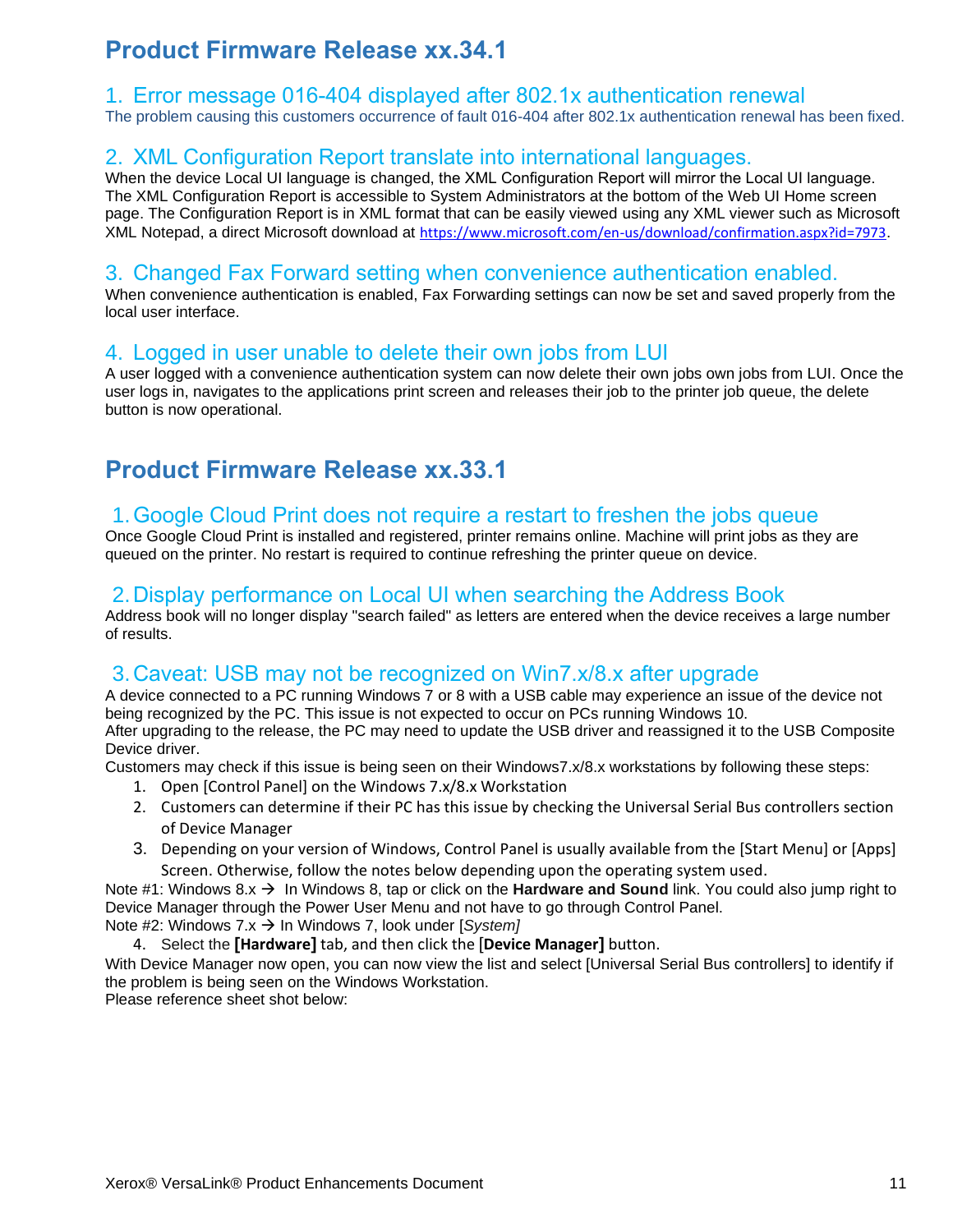

**Note:** Customers who have a **Yellow Warning!** next to the USB Printing Support will need to Right Click on the USB Printing Support line and select Update Driver Software.

# <span id="page-11-0"></span>**Product Firmware Release xx.31.81**

### <span id="page-11-1"></span>1.USB Scanning added for Versalink A4 MFP devices

This change allows users the ability to scan directly to a PC or Mac when connected to the device via USB cable. It requires the new scan drivers that are currently available here: [Windows Scan driver](http://www.support.xerox.com/support/_all-products/file-download/enus.html?contentId=141552) [Mac Scan Driver](http://www.support.xerox.com/support/_all-products/file-download/enus.html?contentId=141550)

### <span id="page-11-2"></span>2.Cloning Webservice

VersaLink devices will now accept clone files from CentreWare Web via a Cloning WebService with Administrator credentials. This CWW functionality is available in the CWW release 6.0.6 or higher which can be downloaded from Xerox.com.

<span id="page-11-3"></span>**NOTE:** This functionality should be used with CentreWare Web Release 6.0.6 or higher.

#### 3. XML Configuration Report

VersaLink device Administrators will be able to download the Configuration Report in XML format. This capability is on the WebUI under Home, Download Configuration Report. NOTE: XML Notepad can be used for viewing the XML Configuration Report. A direct Microsoft download link is below:

<https://www.microsoft.com/en-us/download/confirmation.aspx?id=7973>

#### 4. WPA2 - KRACK Vulnerability Addressed

The serious weaknesses in WPA2-suppliment, a protocol that secures all modern protected Wi-Fi networks, has been identified and fixed in this release. No longer can an attacker exploit these weaknesses using key reinstallation attacks (KRACKs) to the Xerox Printers.

# <span id="page-11-6"></span><span id="page-11-5"></span>**Product Firmware Release xx.21.41**

### 1. ThinPrint

<span id="page-11-4"></span>.

Xerox® VersaLink® Product Enhancements Document 12 ThinPrint is a Third Party solution that saves network bandwidth by allowing print data to be compressed at the server and decompressed at the Print device before being printed out on a printer. The ThinPrint solution also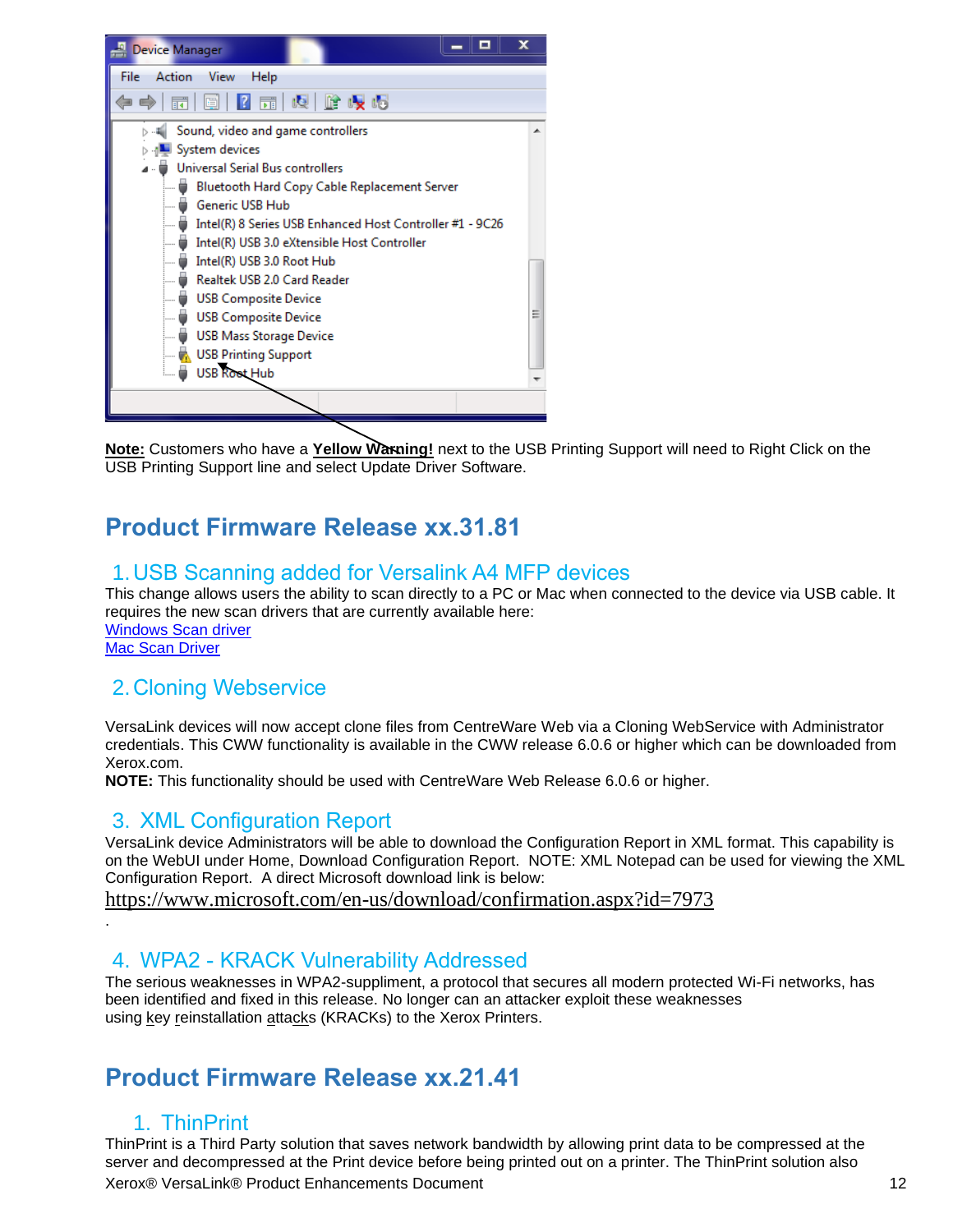supports print data encryption prior to sending to the print device. Xerox has added the ability to accept this compressed (and encrypted if configured) print data, process the Thin Print data, and print.

**Note:** Xerox devices must be equipped with a hard drive or solid-state drive to utilize the ThinPrint feature.

ThinPrint WebUI

|                            | Xerox <sup>®</sup> VersaLink <sup>®</sup> C600DN Printer                                                                                                     | $\left[\frac{1}{2n}\right]$ Admin $\vee$ |
|----------------------------|--------------------------------------------------------------------------------------------------------------------------------------------------------------|------------------------------------------|
| Home<br>₩                  | Protocols                                                                                                                                                    |                                          |
|                            | Bonjour                                                                                                                                                      | On                                       |
| 韶<br>Apps                  | V HTTP                                                                                                                                                       | On                                       |
| a<br>Jobs                  | V IPP                                                                                                                                                        | On                                       |
| $\tau^2$<br>Connectivity   | <b>V</b> LDAP                                                                                                                                                | On                                       |
|                            | V LPD                                                                                                                                                        | On                                       |
| $P_{\rm a}$<br>Permissions | Port 9100                                                                                                                                                    | On                                       |
| ٥<br>System                | $\vee$ SMB                                                                                                                                                   | On                                       |
|                            | <b>SMTP</b>                                                                                                                                                  | Off                                      |
|                            | SNMP<br>V                                                                                                                                                    | On                                       |
|                            | SNTP                                                                                                                                                         | Off                                      |
|                            | SOAP                                                                                                                                                         | On                                       |
|                            | ThinPrint                                                                                                                                                    | On                                       |
|                            | WSD (Web Services on Devices)                                                                                                                                | On                                       |
| xero)                      | @ 2017 Xerox Corporation. All rights reserved. Xerox@ and Xerox and Design@ are trademarks of Xerox Corporation in the United States and/or other countries. |                                          |

Once the ThinPrint Protocol is enabled, the Admin has access to the settings below. The port must be enabled. The default port number for ThinPrint communication is 4000.

**Note:** Although a different port number can be configured. It is important not enter a port number that is already in use.

| <b>ThinPrint</b>          |                  |              |  |  |
|---------------------------|------------------|--------------|--|--|
| Port                      |                  | Ш            |  |  |
| Port Number               | 1-65535          | 4000         |  |  |
| <b>TBCP Filter</b>        |                  | $\mathbb{I}$ |  |  |
| <b>Connection Timeout</b> | 1-65,535 Seconds | 300          |  |  |
| Packet Size               | 200-64,000 Bytes | 64000        |  |  |
| <b>AutoConnect</b>        |                  |              |  |  |
| <b>Printer Class</b>      | versali          |              |  |  |
|                           | Cancel           | OK           |  |  |

ThinPrint requires a certificate to be loaded on the device when running with TLS encryption. This is located in System Security SSL/TLS Settings

**Note:** The ThinPrint Engine/Server output queue and the Xerox device ThinPrint settings must both be set to TLS encryption for print jobs to be encrypted (see more below).

ThinPrint Server Settings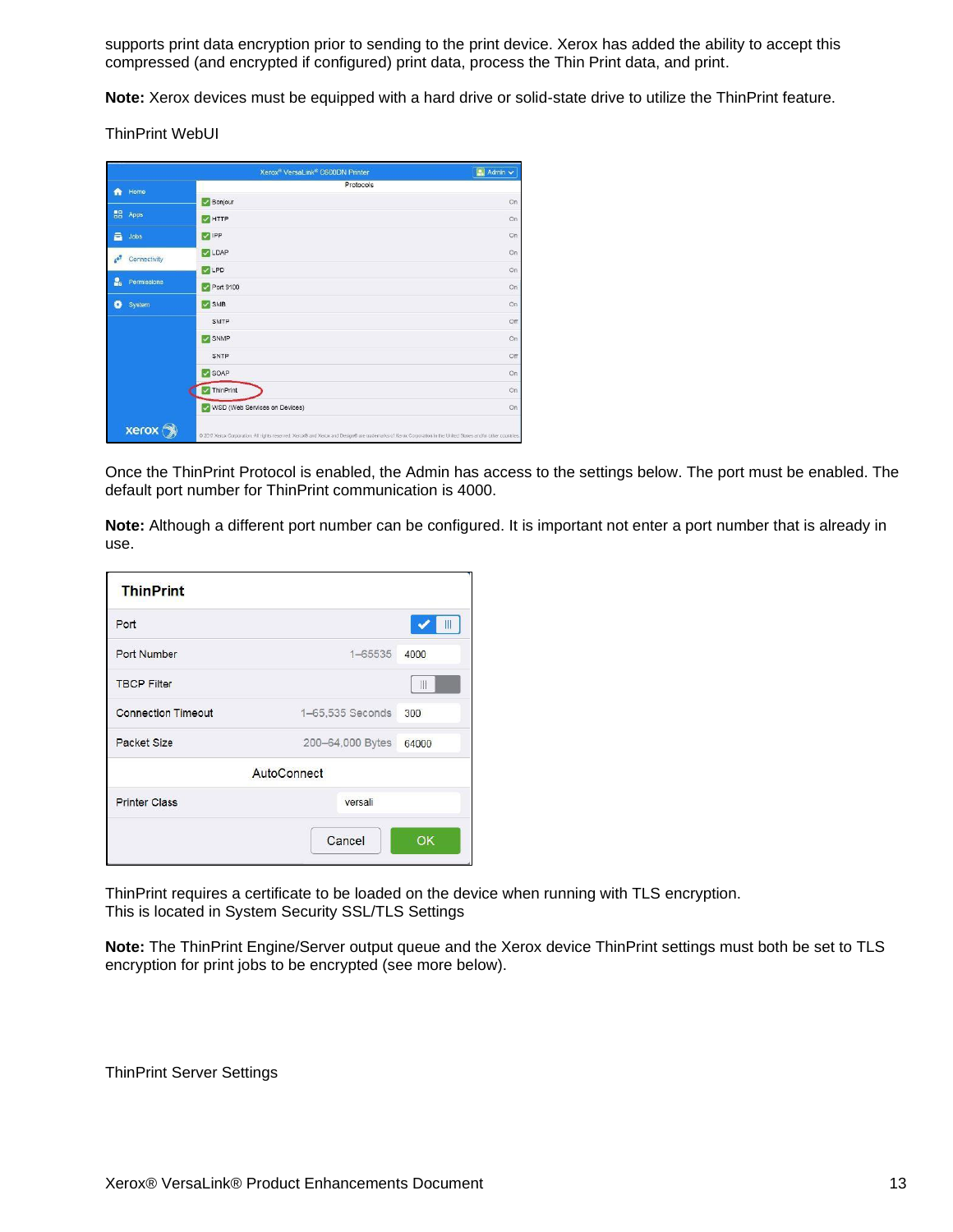| Properties of ThinPort: on TP<br>Configure   Advanced   Job Statistics                                                 | 7x                                                                                                                                               |  |  |
|------------------------------------------------------------------------------------------------------------------------|--------------------------------------------------------------------------------------------------------------------------------------------------|--|--|
| Port name:<br>ThinPort:<br>$\overline{\mathsf{v}}$ Use encryption                                                      | Bandwidth control<br>$\Box$ Enable<br>826<br>Barnwidth (kbit/s (kbps)):<br>min<br>max.                                                           |  |  |
| TCP port:<br>C TCP/IP (sockets)<br>C Virtual Channel Protocol (ICA or RDP)<br>C Use Virtual Channel Gateway<br>$C$ LPD | -LPD configuration<br>Printer queue:<br>4000<br>$\vert \vert_{p}$<br>LPD decompression filter:<br>$\overline{\triangledown}$ No data compression |  |  |
| Minimum print data volume                                                                                              |                                                                                                                                                  |  |  |
|                                                                                                                        | Cancel<br><b>OK</b><br>Apply                                                                                                                     |  |  |

#### ThinPrint Device Settings

| <b>SSL/TLS Settings</b>                                                              |                |
|--------------------------------------------------------------------------------------|----------------|
| <b>TLS 1.0</b>                                                                       |                |
| <b>TLS 1.1</b>                                                                       |                |
| <b>TLS 1.2</b>                                                                       |                |
| Select at least one protocol.                                                        |                |
| Device Certificate - Server                                                          | CN=XC-60EB8B   |
| HTTP - SSL/TLS Communication                                                         | Ш              |
| HTTP - SSL/TLS Port Number                                                           | 1-65535 443    |
| LDAP - SSL/TLS Communication                                                         | $\mathbf{H}$   |
| SMTP - SSL/TLS Communication                                                         | <b>SSL/TLS</b> |
| ThinPrint - SSL/TLS Communication                                                    | $\mathbf{H}$   |
| Device Certificate - C CN=tp.cactest.lab.O=Xerox.L=Rochester.ST=<br>NY.C=US<br>lient |                |
| Verify Remote Server Certificate                                                     | 10             |
| Cancel                                                                               | OK             |

Caveats:

- Unencrypted print jobs from the server will not be accepted by ThinPrint protocol when TLS encryption is enabled on the print device.
- Cloning of the ThinPrint settings is not supported.
- Use of MIBS / OID string commands for ThinPrint settings is not supported.
- Audit Logging of the ThinPrint enablement / configuration is not supported.
- Thin Print may require the use of TLS 1.0 for encrypted job communication.
- <span id="page-13-0"></span>• Not applicable to Xerox® Phaser® 6510, Xerox® WorkCentre® 6515

#### 2. Auto-populate the realm on walk-up UI

This release will automatically populate the default realm for walk-up users authenticating with Kerberos or SMB, allowing other pre-configured realms to be selected from a menu on the local user interface. The preconfigured menu will hold up to 50 Kerberos realm names or 5 SMB realm names which can be populated through the Authentication setup menu in the Embedded Web Server.

**Note:** An error message will appear on the walk-up UI if a user enters their fully qualified (username@realm) instead of just their username.

<span id="page-13-1"></span>Not applicable to Xerox® Phaser® 6510, Xerox® WorkCentre® 6515

#### 3. Eliminate thumbnail on fax confirmation sheet

Xerox® VersaLink® Product Enhancements Document 14 The key codes below provide the ability to turn on/off the fax image that is printed on the fax confirmation sheet. The fax image is printed on the confirmation sheet by default. When the "Enablement Key" is applied, the faxed image will be suppressed. The "Disablement Key" will restore the default condition, displaying the fax image.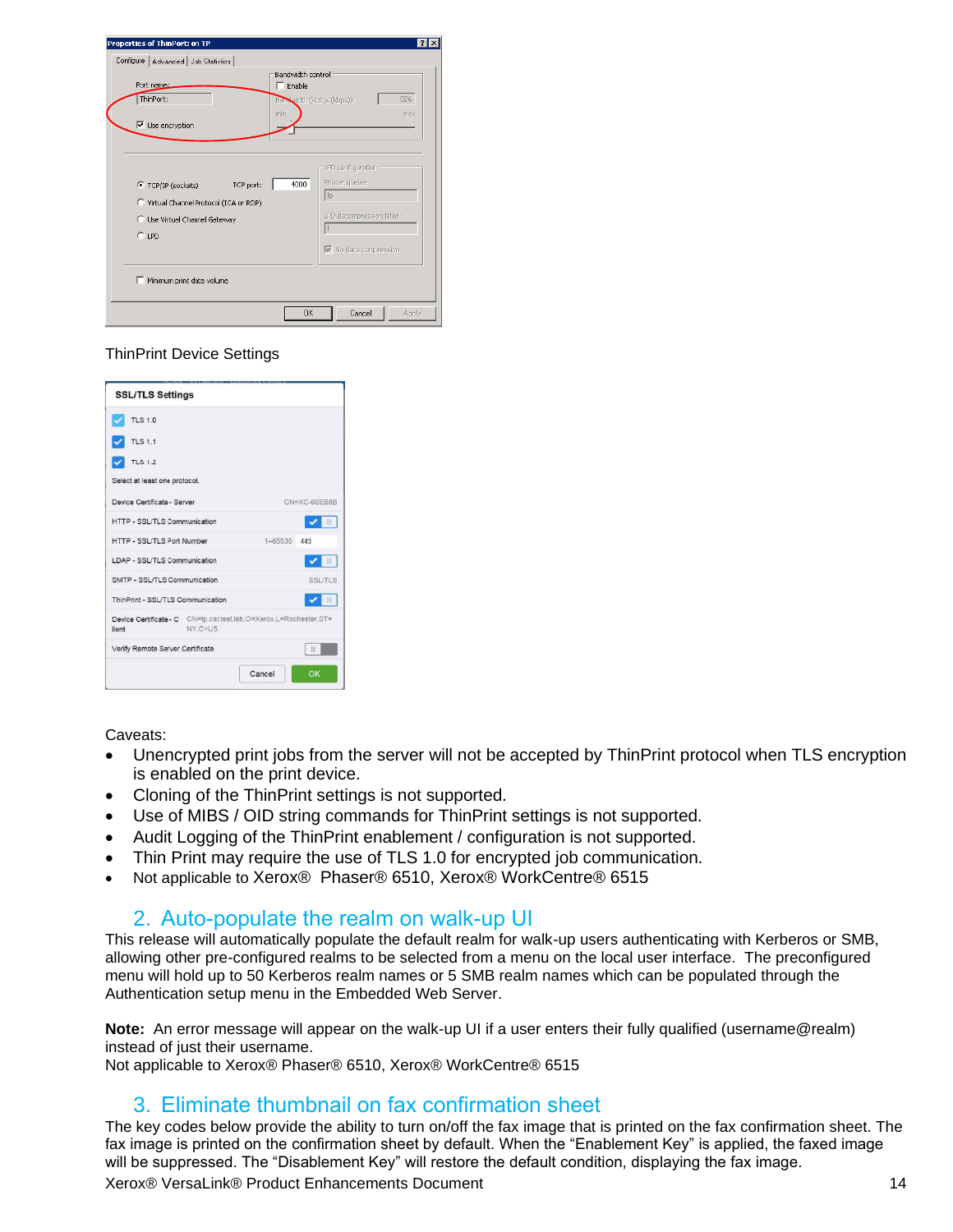Feature Key Instructions:

- 1. On the device's Embedded Web Server select System-> Security-> Feature Enablement
- 2. Enter correct enable/disable code (include the \* character)

#### **The Feature keys are as follows:**

| <b>Product Model</b>                                     | <b>Enablement Key</b> | <b>Disablement Key</b> |
|----------------------------------------------------------|-----------------------|------------------------|
| Xerox <sup>®</sup> VersaLink® B405                       | *3002333081           | *3002333080            |
| Xerox <sup>®</sup> VersaLink <sup>®</sup> C405           | *3003333081           | *3003333080            |
| Xerox <sup>®</sup> VersaLink <sup>®</sup> B7025/30/35    | *3004333081           | *3004333080            |
| Xerox <sup>®</sup> VersaLink <sup>®</sup> C7020/25/30/35 | *3014333081           | *3014333080            |
| Xerox <sup>®</sup> WorkCentre® 6515                      | *3005333081           | *3005333080            |

#### <span id="page-14-0"></span>4. Remove embedded web server support for 3DES cipher suite (Sweet32)

Sweet32 is the name of an attack that takes advantage of design weaknesses in a cipher known as 3DES, or Triple-DES. Fortunately, successfully carrying out the TLS variant of the Sweet32 attack requires a very particular set of capabilities on the part of the attacker. The attacker needs to keep the victim on the web page for days, in order to execute a practical attack; researchers found that up to 785 GB of data transfer is required. Xerox has removed this cipher from the web server components of these products, removing the possibility of an attack via the embedded web interface.

### <span id="page-14-1"></span>5. Default output tray setting for copy job

This feature addresses an issue for devices with the optional Office Finisher LX installed. Copy jobs without finishing options selected were limited to output the job to the Center Output Tray where offsetting cannot be performed. A new Admin accessible setting is available on the Embedded Web Server (EWS) to default copy job output to the finisher tray. This provides the ability to offset the sets with or without finishing options selected. To change the setting: Open EWS of the device and log in as admin. Select Apps > Copy Select General Settings and Policies

Select Output Destination

Selections are "Center Output Tray" (default) or "Right-Side Output Tray" (finisher).

Figure 1: Output Destination shown when optional *Office Finisher LX* is installed.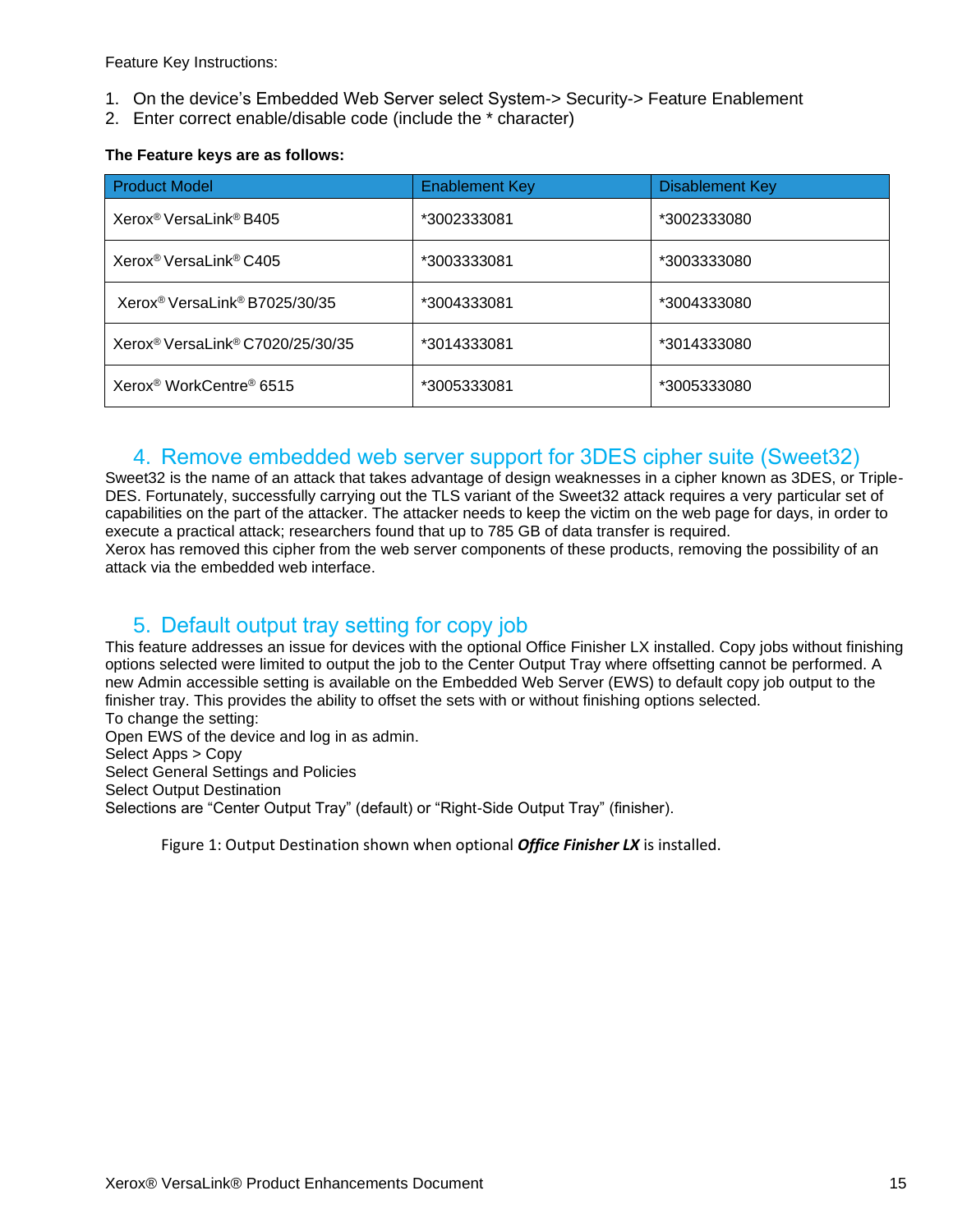|                        |                           | Xerox® Versal ink™ R7030 MFP                                      | Log In                              |
|------------------------|---------------------------|-------------------------------------------------------------------|-------------------------------------|
| <b>A</b> Home          | <b>Output Destination</b> |                                                                   | Off                                 |
| <b>BB</b> Apps         | О<br>Center Output Tray   | <b>Httings and Policies</b>                                       |                                     |
| <b>EE</b> Address Book | Right-Side Output Tray    | Select Unavailable                                                | Delete Job<br>Tray 1                |
| a Jobs                 |                           | <b>OK</b><br>Cancel<br>мелем инке млуника - книгинде Сору Options | Copy on Side 2                      |
| Connectivity           |                           | Fine Scale Adjustment                                             | Portrait: 100.0%, Landscape: 100.0% |
| a.<br>Permissions      |                           | Photo Image Processing                                            | High Speed                          |
| System<br>o            |                           | <b>Background Suppression</b><br>Original Type Presets            |                                     |
|                        |                           | Output Destination                                                | Center Output Tray                  |
| xerox                  |                           | Annotations - Comment                                             |                                     |

#### Figure 2: Output Destination shown when optional *Office Finisher LX* is not installed.

|                    | Xerox® Versal ink™ R7030 MFP |                                                                  |                      | Log In                              |
|--------------------|------------------------------|------------------------------------------------------------------|----------------------|-------------------------------------|
| <b>A</b> Home      | <b>Output Destination</b>    |                                                                  |                      | Off                                 |
| <b>BB</b> Apps     | Upper Center Output Tray     |                                                                  | ttlings and Policies |                                     |
| ε<br>Address Book  | C Lower Center Output Tray   |                                                                  | Select Unavailable   | Delete Job<br>Tray 1                |
| ā<br>Jobs          |                              | <b>OK</b><br>Cancel<br>милем инке млушага - ины инй Сору Options |                      | Copy on Side 2                      |
| في<br>Connectivity |                              | Fine Scale Adjustment                                            |                      | Portrait: 100.0%, Landscape: 100.0% |
| a.<br>Permissions  |                              | Photo Image Processing                                           |                      | High Speed                          |
| System<br>o        |                              | <b>Background Suppression</b><br>Original Type Presets           |                      |                                     |
|                    |                              | Output Destination                                               |                      | Lower Center Tray                   |
| xerox (            |                              | Annotations - Comment                                            |                      |                                     |

<span id="page-15-0"></span>Not applicable to Xerox® Phaser® 6510, Xerox® WorkCentre® 6515

#### 6. One-Touch Feature Enhancement

This update expands the capabilities of One Touch features, allowing users to create, edit, and share one-touch "apps" that save and simplify complicated or lengthy workflows that customers may need to do frequently. Once created this app will appear and behave similarly to native device apps and functions. Creation of one-touch apps is simple, with a new option presented within app menus that allow for settings and control for a function to be saved. Once saved, the new one-touch app appears at the LUI like other native functions, and can be edited later if desired. One-touch apps can be shown for all users, user groups, or just the creator of the one touch app. This app can be cloned and shared, and supports personalization and customization.

<span id="page-15-1"></span>Not applicable to Xerox® Phaser® 6510, Xerox® WorkCentre® 6515

#### 7. Personal Favorites

This update adds enhancements to the personalization and customization functions that allow users to customize and save individual application settings and contacts to individual user accounts. This allows users to streamline and customize their user experience by saving frequently used options, hiding unused featured and functions, and providing an overall more efficient streamlined user experience. Frequently used contacts and destinations can be prioritized and saved, specific to the individual user. With the addition of one touches, and the already present UI customization and personalization options, this provides a best in class user experience for these devices.